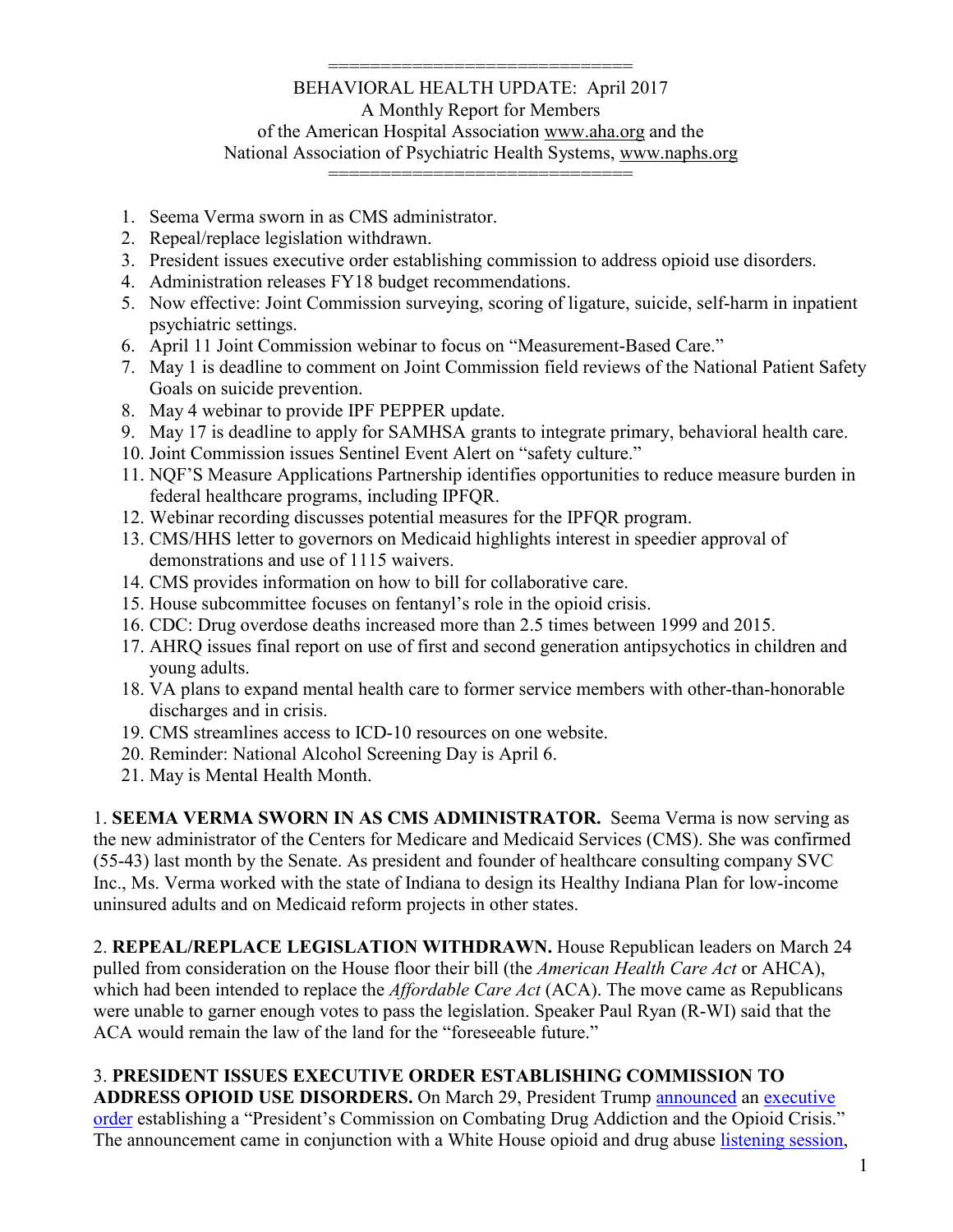and [opening remarks](https://www.whitehouse.gov/the-press-office/2017/03/29/remarks-president-trump-listening-session-opioids-and-drug-abuse) by President Trump. The new commission, to be chaired by New Jersey Governor Chris Christie, will include the Attorney General as well as the Secretaries of Health and Human Services (HHS), Veterans Affairs (VA), and Defense (DoD). In addition, up to five non-federal members (including provider stakeholders) are to be appointed by the commission chair. The commission is being asked, among other things, to "assess the availability and accessibility of drug addiction treatment services and overdose reversal throughout the country and identify areas that are underserved; identify and evaluate existing federal programs to prevent and treat drug addiction for their scope and effectiveness, and make recommendations for improving these programs; and make recommendations to the President for improving the Federal response to drug addiction and the opioid crisis." The commission is expected to release a full report later this year.

### 4. **ADMINISTRATION RELEASES FY18 BUDGET RECOMMENDATIONS.** The

Administration released a [Budget Blueprint](https://www.whitehouse.gov/sites/whitehouse.gov/files/omb/budget/fy2018/2018_blueprint.pdf) for fiscal year 2018 (FY18) outlining a plan to significantly reduce the size of government to support an additional \$54 billion in defense spending. The President's FY18 budget requests \$69 billion for the Department of Health and Human Services (HHS), a \$15.1 billion (or 17.9%) decrease from the 2017 level. "This funding level excludes certain mandatory spending changes but includes additional funds for program integrity and implementing the *21st Century CURES Act*," the plan states. "In addition to funding Substance Abuse and Mental Health Services Administration [SAMHSA] substance abuse treatment activities, the Budget also includes a \$500 million increase above 2016 enacted levels to expand opioid misuse prevention efforts and to increase access to treatment and recovery services to help Americans who are misusing opioids get the help they need." In addition, the budget proposal "invests in mental health activities that are awarded to high-performing entities and focus on high priority areas, such as suicide prevention, serious mental illness, and children's mental health." A full budget (with 10-year projections for taxes and spending) is expected to be released in May, with greater detail on the President's plans for Medicare, Social Security, and other programs.

5. **NOW EFFECTIVE: JOINT COMMISSION SURVEYING, SCORING OF LIGATURE, SUICIDE, SELF-HARM IN INPATIENT PSYCHIATRIC SETTINGS.** Effective immediately, The Joint Commission has announced it will place added emphasis on the assessment of ligature, suicide, and self-harm observations in psychiatric hospitals and inpatient psychiatric patient areas in general hospitals. A March 1 [Joint Commission](https://www.jointcommission.org/assets/1/23/JC_Online_March_11.PDF) *Online* article details the specific steps surveyors will take during on-site surveys to document all observations of ligature or self-harm risks in the environment. Each observation of a ligature or self-harm risk will be considered a requirement for improvement (RFI). The article details steps required for documentation of findings and follow-up. For more information on suicide risk, prevention, and resources, The Joint Commission recommends reviewing a Joint Commission [Sentinel Event Alert](https://www.jointcommission.org/sea_issue_56/) on "Detecting and Treating Suicide Ideation in All Settings," as well as the [Design Guide for the Built Environment of Behavioral Health Facilities](https://www.fgiguidelines.org/resource/design-guide-built-environment-behavioral-health-facilities/) posted on the website of the Facility Guidelines Institute. The stepped-up emphasis "comes at a time when there is national concern about the number of suicides in hospitals," The Joint Commission said. "Also, the 'Zero Suicide' campaign has set a new bar to eliminate suicides in healthcare facilities. Suicide is second on the list of The Joint Commission's sentinel event database."

### 6. **APRIL 11 JOINT COMMISSION WEBINAR TO FOCUS ON "MEASUREMENT-BASED**

**CARE."** On April 11, The Joint Commission will offer a webinar on "Measurement-Based Care: How, Why and When to be Ready." The webinar will be held from 1pm-2pm Eastern. The new standards will apply only to behavioral health facilities accredited under the Behavioral Health Manual. Revisions that are effective Jan. 1, 2018, have been published for Behavioral Health Care Outcome Measures standard CTS.03.01.09 in the Care, Treatment, and Services chapter. The revisions include elements of performance (EPs) that require organizations to use: a standardized tool or instrument to monitor an individual's progress; the results from analysis of the data to inform the individual's goals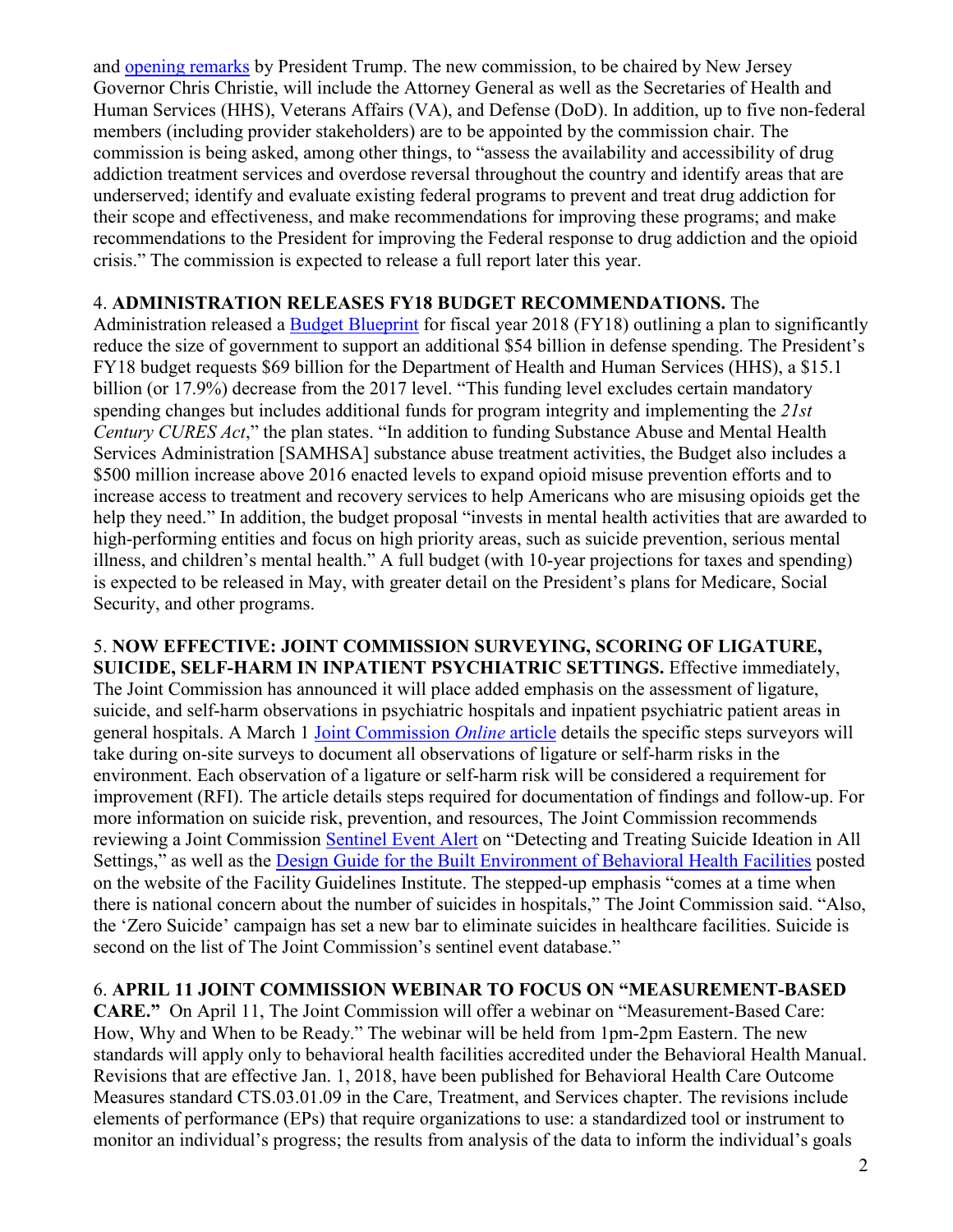and objectives as needed; and their data to evaluate outcomes of the population(s) they serve. For information or to register for the webinar, go to [http://pages.jointcommission.org/BH2017.html.](http://pages.jointcommission.org/BH2017.html)

### 7. **MAY 1 IS DEADLINE TO COMMENT ON JOINT COMMISSION FIELD REVIEWS OF THE NATIONAL PATIENT SAFETY GOALS ON SUICIDE PREVENTION.** The Joint

Commission is revising the current National Patient Safety Goal (NPSG) on suicide risk assessment for the Hospital and the Critical Access Hospital programs based on research and the feedback from experts and customers. "This NPSG is intended to assist healthcare organizations to better identify and treat individuals with behavioral health diagnoses who are potentially at risk for suicide," said The Joint Commission. It addresses detection of individuals potentially at risk as well as screening, risk assessment, and taking care of at-risk individuals. Prior to commenting, The Joint Commission recommends reviewing the [Proposed Revisions to the Hospital Accreditation Program NPSG Related](https://jointcommission.az1.qualtrics.com/CP/File.php?F=F_bEpZ8kvdeqUYRGB)  [to Suicide](https://jointcommission.az1.qualtrics.com/CP/File.php?F=F_bEpZ8kvdeqUYRGB) or the [Proposed Revisions to the Critical Access Hospital Accreditation Program.](https://jointcommission.az1.qualtrics.com/CP/File.php?F=F_0VeP8iefH0l96BL) Submit [Hospital comments](http://jointcommission.az1.qualtrics.com/jfe/form/SV_9FzxnMxem3AjXQV) or [Critical Access Hospital comments](http://jointcommission.az1.qualtrics.com/SE/?SID=SV_3vXvgzkZHyYGpUx&Q_JFE=0) online no later than May 1.

8. **MAY 4 WEBINAR TO PROVIDE IPF PEPPER UPDATE.** Hold May 4 at 1pm Central Daylight Time for a free, one-hour webinar that will review what has been updated in the Q4FY16 Program for Evaluating Payment Patterns Electronic Report (PEPPER) for Inpatient Psychiatric Facilities (IPFs). Registration for the event, to be hosted by the TMF Health Quality Institute, is not required. [Click this link to join the event](http://r20.rs6.net/tn.jsp?f=001UeUQbE3HWRN8D9b-0llsPBNzHZ4FERRP8md6zV4b3A178JmEM7oUKtyEPpPynXhJD-VgJn4FwMD5rTQTglii4N4XingncSYpd4j0kI9kgAhdNsrcXEj0nQhwvUIilZ_sa8acbYNWvt7NQfaDTUTyWmpKlvEdmTUxybthqWnwt6QD_OirUaNAerh82JsxPwEksCfXklj07f47KgDEVdck3ML-wZ5PZRM3RRlrPng1V5O215EqED31mA==&c=oiw5EjobMk1_n7UGeyNDcUGpmSh9sT6dBW9H8IjEEfgyQ12-xiCsXA==&ch=YvqkiEeiLLMjAILwsKw1ZWvcvRzkXksLYx7KT5SIhMbgvzL30yCIOQ==) (with event number 922 100 824, and password wagonwheel). To connect by telephone, dial 1-415-655-0003 (toll). This number will be active 10 minutes prior to the start of the session. A handout will be available starting May 3 on the PEPPER's [IPF Training and](http://r20.rs6.net/tn.jsp?f=001UeUQbE3HWRN8D9b-0llsPBNzHZ4FERRP8md6zV4b3A178JmEM7oUKtyEPpPynXhJmyQ4JPpG-PqVw5ouUY_IoW8FTF6_EcBb8-s798gbuIVtfrQqMH2n0WXuxzzOUY0nUSk8iiIDp6aoM8uCSzTm1gkrURQ0feOdi34vvP2IBJpXlpSQ_Pz6S5FgGBr3ur6Fqe_Q8Z70uqtqK9fH3SemIAzyIMJfjtrcqE6_fHy0y_0=&c=oiw5EjobMk1_n7UGeyNDcUGpmSh9sT6dBW9H8IjEEfgyQ12-xiCsXA==&ch=YvqkiEeiLLMjAILwsKw1ZWvcvRzkXksLYx7KT5SIhMbgvzL30yCIOQ==)  [Resources page.](http://r20.rs6.net/tn.jsp?f=001UeUQbE3HWRN8D9b-0llsPBNzHZ4FERRP8md6zV4b3A178JmEM7oUKtyEPpPynXhJmyQ4JPpG-PqVw5ouUY_IoW8FTF6_EcBb8-s798gbuIVtfrQqMH2n0WXuxzzOUY0nUSk8iiIDp6aoM8uCSzTm1gkrURQ0feOdi34vvP2IBJpXlpSQ_Pz6S5FgGBr3ur6Fqe_Q8Z70uqtqK9fH3SemIAzyIMJfjtrcqE6_fHy0y_0=&c=oiw5EjobMk1_n7UGeyNDcUGpmSh9sT6dBW9H8IjEEfgyQ12-xiCsXA==&ch=YvqkiEeiLLMjAILwsKw1ZWvcvRzkXksLYx7KT5SIhMbgvzL30yCIOQ==) (After the live event, a recording will be available at the same link by May 18.)

9. **MAY 17 IS DEADLINE TO APPLY FOR SAMHSA GRANTS TO INTEGRATE PRIMARY, BEHAVIORAL HEALTH CARE.** The Substance Abuse and Mental Health Services Administration is accepting applications for \$22.6 million in fiscal year 2017 (FY17) [grants](https://www.samhsa.gov/newsroom/press-announcements/201703231100) for states to work with qualified community health programs to integrate primary and behavioral health care for adults and children. The agency anticipates awarding 11 grants of up to \$2 million per year over five years through cooperative agreements under the program. Applications for FY17 are due May 17.

# 10. **JOINT COMMISSION ISSUES SENTINEL EVENT ALERT ON "SAFETY CULTURE."**

In health care, leadership's failure to create an effective safety culture is a contributing factor to many types of adverse events such as delays in treatment, according to a new *[Sentinel Event Alert](https://www.jointcommission.org/sea_issue_57/)* issued by The Joint Commission. The alert provides actions and resources to help healthcare organizations establish and continuously improve upon key components of safety culture. "A strong safety culture begins with leadership; their behaviors and actions set the bar," [said](https://www.jointcommission.org/sentinel_event_alert_on_safety_culture/) Ana Pujols McKee, M.D., executive vice president and chief medical officer, The Joint Commission. "I urge all healthcare leaders to make safety culture a top priority at their healthcare organization. Establishing and improving safety culture is just as critical as the time and resources devoted to revenue and financial stability, system integration and productivity–because a lack of safety culture can have serious consequences for patients, staff, and other stakeholders."

### 11. **NQF'S MEASURE APPLICATIONS PARTNERSHIP IDENTIFIES OPPORTUNITIES TO REDUCE MEASURE BURDEN IN FEDERAL HEALTHCARE PROGRAMS, INCLUDING**

**IPFQR.** Seven of 20 current Inpatient Psychiatric Facility Quality Reporting (IPFQR) Program measures should be removed, according to a new [report](http://www.qualityforum.org/Publications/2017/03/Maximizing_the_Value_of_Measurement__MAP_2017_Guidance.aspx) from the National Quality Forum's (NQF's) Measure Applications Partnership (MAP). The IPFQR Program is one of seven federal healthcare programs in which recommendations were made. In all, MAP recommended that the Department of Health and Human Services (HHS) remove 51 of 240 measures used throughout various federal programs. The IPFQR measures the MAP suggests removing are detailed in Appendix B. "In order for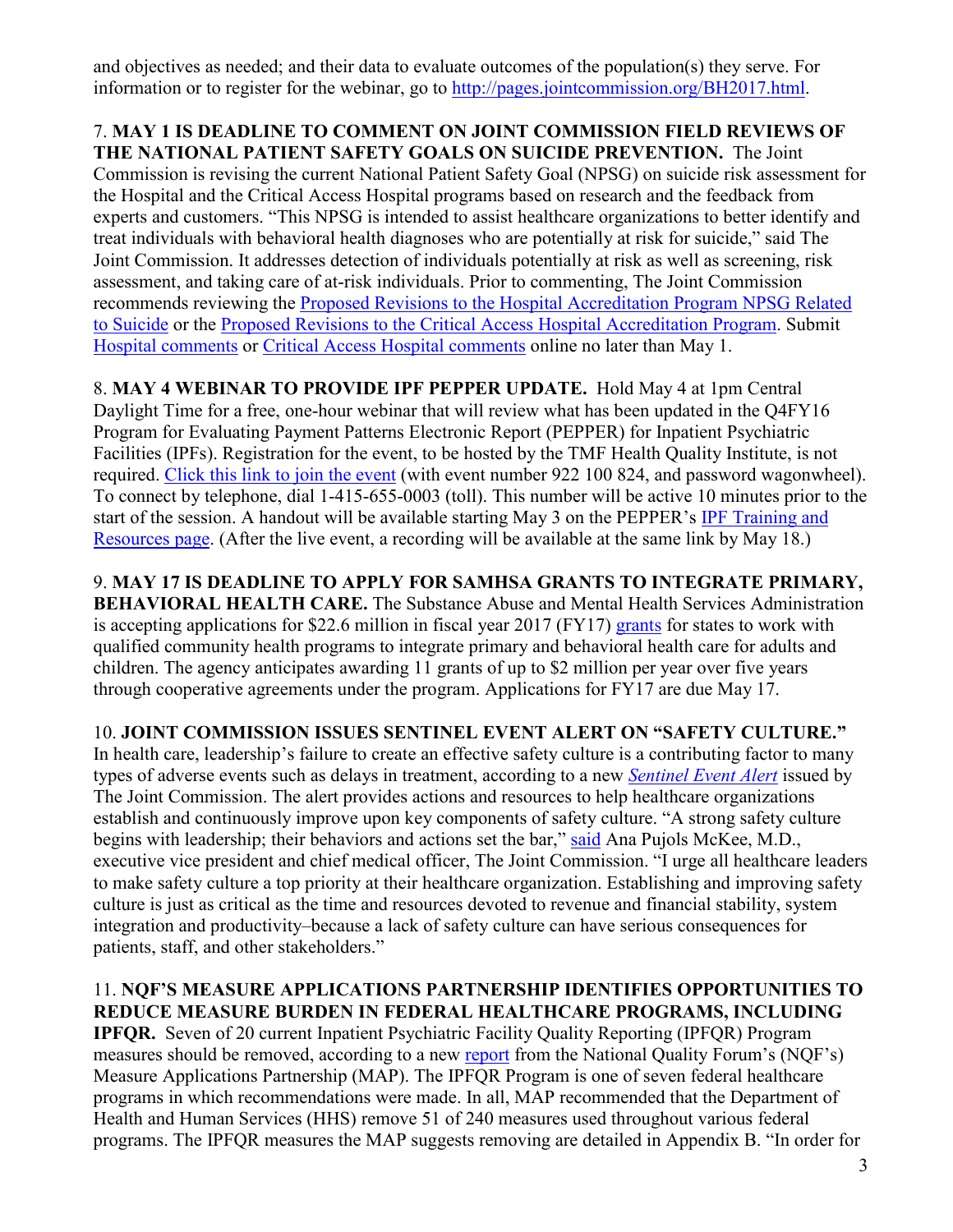CMS [the Centers for Medicare and Medicaid Services] to act on these recommendations, it will likely need to engage in rulemaking as well as consider other programmatic needs not taken into account by the MAP process," NQF [said.](http://www.qualityforum.org/News_And_Resources/Press_Releases/2017/NQF_s_Measure_Applications_Partnership_Identifies_Opportunities_to_Reduce__Measure_Burden_in_Federal_Healthcare_Programs.aspx)

### 12. **WEBINAR RECORDING DISCUSSES POTENTIAL MEASURES FOR THE IPFQR**

**PROGRAM.** A [recording](http://www.qualityreportingcenter.com/wp-content/uploads/2017/03/IPF-3.21.17-Map-MUC-all-pre-record.slide-correctionswoinro.mp4) and [slides](http://www.qualityreportingcenter.com/wp-content/uploads/2017/03/IPF_PreRulemkgWebinar_Slides_20170310_vFINAL508.wointro.cr_.pdf) from a national provider webinar for participants in the Inpatient Psychiatric Facility Quality Reporting (IPFQR) Program focus on "Potential Measures for the IPFQR Program and the Pre-Rule Making Process." Originally presented on March 21, the archived presentation provides an overview of the measure development and review process that occurs prior to rulemaking, as well as information about the measures that the IPFQR Program is considering for adoption in the future. Presenters include Michelle Geppi, health insurance specialist, Centers for Medicare and Medicaid Services (CMS); Erin O'Rourke, senior director, National Quality Forum; Kyle Campbell, PharmD, vice president, pharmacy and quality measurement, Health Services Advisory Group (HSAG); and Evette Robinson, M.P.H., project lead, IPFQR Program, Value, Incentives, and Quality Reporting (VIQR) Outreach and Education Support Contractor (SC). Measure topics under consideration are: medication continuation following inpatient psychiatric discharge; medication reconciliation on admission; and identification of opioid use disorder. This presentation (as well as other archived IPFQR webinars) are online at

[http://www.qualityreportingcenter.com/inpatient/ipf/events/.](http://www.qualityreportingcenter.com/inpatient/ipf/events/) The April (date to be announced) IPFQR webinar will focus on the abstraction process for the transition record measures.

### 13. **CMS / HHS LETTER TO GOVERNORS ON MEDICAID HIGHLIGHTS INTEREST IN SPEEDIER APPROVAL OF DEMONSTRATIONS AND USE OF 1115 WAIVERS.** Centers for

Medicare and Medicaid Services (CMS) Administrator Seema Verma joined Health and Human Services Secretary Tom Price in a [joint letter to governors](https://www.hhs.gov/sites/default/files/sec-price-cms-admin-verma-ltr.pdf) announcing their commitment to "…ushering in a new era for the federal and state Medicaid partnership where states have more freedom to design programs that meet the spectrum of diverse needs of their Medicaid population." States, they [said,](https://www.hhs.gov/about/news/2017/03/14/secretary-price-and-cms-administrator-verma-take-first-joint-action.html) "are in the best position to assess the unique needs of their respective Medicaideligible populations and to drive reforms that result in better health outcomes." The letter states that the agencies aim to improve State Plan Amendment approval process and speed "to facilitate expedited waivers of 'fast- track' approval of waiver and demonstration project extensions. We also endeavor to be more consistent in evaluating and incorporating state requests for specific waivers and demonstration project approaches that have already received approval in another state." The letter also outlines plans to address the opioid epidemic. The letter notes that under recent regulatory changes, states may now make managed care capitation payments for individuals with Institutions for Mental Disease [IMD] stays of 15 days or less within a month. "We will continue to explore additional opportunities for states to provide a full continuum of care for people struggling with addiction and develop a more streamlined approach for Section 1115 substance abuse treatment demonstration opportunities," the letter stated.

# 14. **CMS PROVIDES INFORMATION ON HOW TO BILL FOR COLLABORATIVE CARE.**

The Centers for Medicare and Medicaid Services (CMS) has posted to its [website](http://www.cms.gov/Medicare/Medicare-Fee-for-Service-Payment/PhysicianFeeSched/Care-Management.html) a number of resources to help providers bill Medicare under the fee-for-service physician fee schedule. Two publications highlight how to bill for collaborative care. See a [Fact Sheet: Behavioral Health](https://www.cms.gov/Medicare/Medicare-Fee-for-Service-Payment/PhysicianFeeSched/Downloads/Behavioral-Health-Integration-Fact-Sheet.pdf)  [Integration Services](https://www.cms.gov/Medicare/Medicare-Fee-for-Service-Payment/PhysicianFeeSched/Downloads/Behavioral-Health-Integration-Fact-Sheet.pdf) and [Frequently Asked Questions about Billing Medicare for Behavioral Health](https://www.cms.gov/Medicare/Medicare-Fee-for-Service-Payment/PhysicianFeeSched/Downloads/Behavioral-Health-Integration-FAQs.pdf)  [Integration Services.](https://www.cms.gov/Medicare/Medicare-Fee-for-Service-Payment/PhysicianFeeSched/Downloads/Behavioral-Health-Integration-FAQs.pdf)

# 15. **HOUSE SUBCOMMITTEE FOCUSES ON FENTANYL'S ROLE IN THE OPIOID CRISIS.**

The House Energy and Commerce Subcommittee on Oversight and Investigations held a March 21 hearing titled [Fentanyl: The Next Wave of the Opioid Crisis.](https://energycommerce.house.gov/hearings-and-votes/hearings/fentanyl-next-wave-opioid-crisis) "Fentanyl and its analogues have contributed to at least 5,000 overdose deaths in the United States," noted Subcommittee Chairman Rep.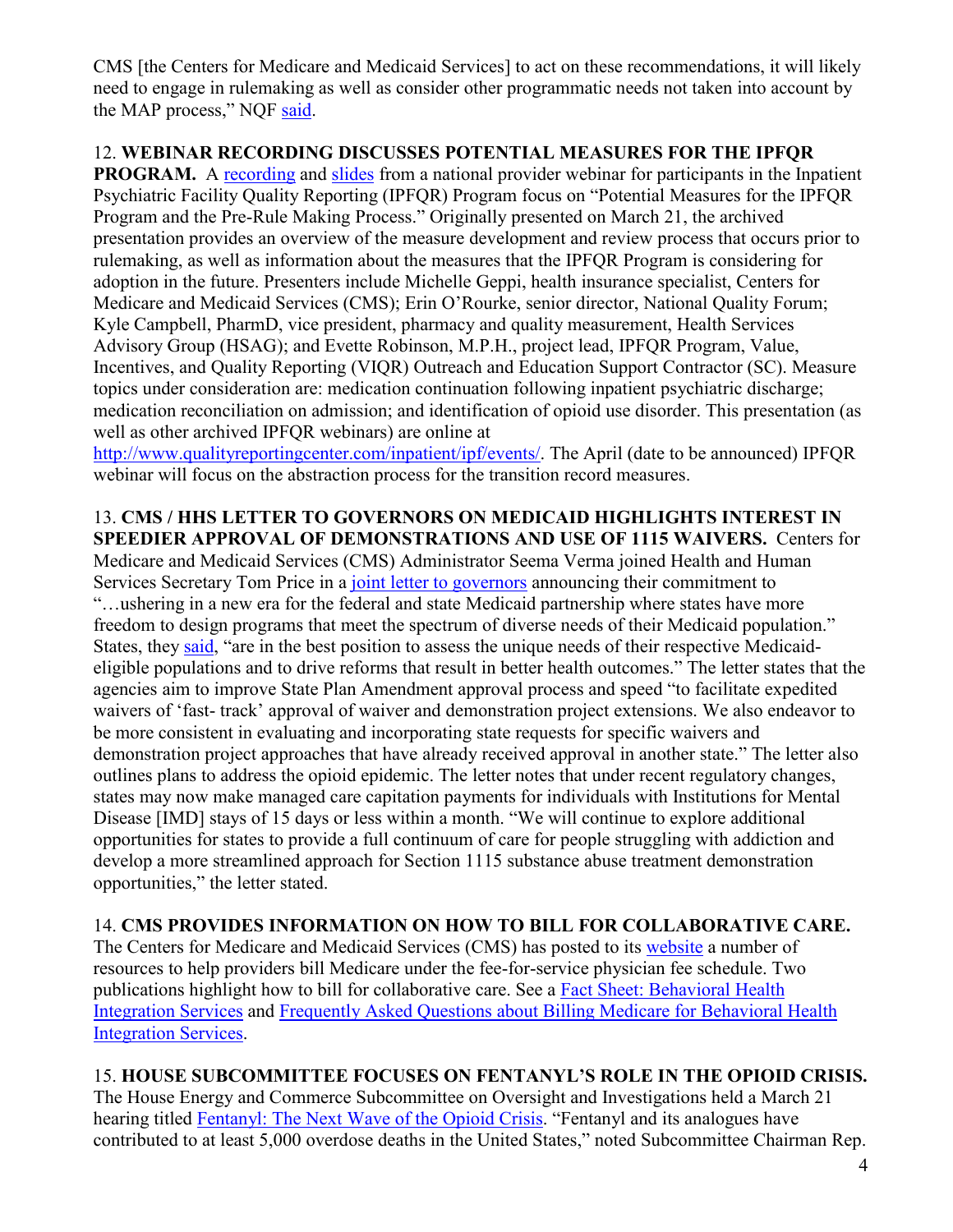Tim Murphy (R-PA) in his [opening statement.](http://docs.house.gov/meetings/IF/IF02/20170321/105739/HHRG-115-IF02-MState-M001151-20170321.pdf) The subcommittee heard testimony from Mathew Allen, assistant director of Homeland Security Investigative Programs and Homeland Security Investigations for Immigration and Customs Enforcement (ICE); Kemp Chester, acting deputy director of the Office of National Drug Control Policy; Wilson Compton, deputy director of the National Institute on Drug Abuse; Debra Houry, director of the National Center for Injury Prevention and Control at CDC; and Louis Milione, assistant administrator in the Diversion Control Division of the Drug Enforcement Administration.

16. **CDC: DRUG OVERDOSE DEATHS INCREASED MORE THAN 2.5 TIMES BETWEEN 1999 AND 2015.** In 2015, the age-adjusted rate of drug overdose deaths in the United States (16.3 per 100,000) was more than 2.5 times the rate in 1999 (6.1 per 100,000), according to a [data brief](https://www.cdc.gov/nchs/data/databriefs/db273.pdf) (#273) from the Centers for Disease Control and Prevention (CDC) National Center for Health Statistics (NCHS). Drug overdose death rates increased for all age groups, with the greatest percentage increase among adults aged 55–64 (from 4.2 per 100,000 in 1999 to 21.8 in 2015). In 2015, adults aged 45–54 had the highest rate (30.0).

17. **AHRQ ISSUES FINAL REPORT ON USE OF FIRST AND SECOND GENERATION ANTIPSYCHOTICS IN CHILDREN AND YOUNG ADULTS.** The Effective Health Care Program (EHC) of the Agency for Healthcare Research and Quality (AHRQ) has posted a final report titled First- [and Second-Generation Antipsychotics in Children and Young Adults: Systematic Review](http://www.effectivehealthcare.ahrq.gov/index.cfm/search-for-guides-reviews-and-reports/?pageaction=displayproduct&productid=2437)  [Update.](http://www.effectivehealthcare.ahrq.gov/index.cfm/search-for-guides-reviews-and-reports/?pageaction=displayproduct&productid=2437) The report reviews the evidence on first- and second-generation antipsychotics for the treatment of various psychiatric and behavioral conditions in children, adolescents, and young adults (ages  $\leq$  24 years).

18. **VA PLANS TO EXPAND MENTAL HEALTH CARE TO FORMER SERVICE MEMBERS WITH OTHER-THAN-HONORABLE DISCHARGES AND IN CRISIS.** Department of Veterans Affairs (VA) Secretary. David J. Shulkin, M.D. has [announced his intention](https://www.va.gov/opa/pressrel/pressrelease.cfm?id=2867) to expand provisions for urgent mental health care needs to former service members with other-than-honorable (OTH) administrative discharges. This move marks the first time a VA Secretary has implemented an initiative specifically focused on expanding access to assist former OTH service members who are in mental health distress and may be at risk for suicide or other adverse behaviors, the VA said.

19. **CMS STREAMLINES ACCESS TO ICD-10 RESOURCES ON ONE WEBSITE.** To streamline access to resources, the Centers for Medicare and Medicaid Services (CMS) has made [www.cms.gov/ICD10](http://www.cms.gov/ICD10) the official site for all resources related to use of the ICD-10 (the International Classification of Diseases). Required use of ICD-10 became effective for all HIPAA-covered entities on October 1, 2015. CMS will phase out an earlier website (Road10.org) by April 3. Please be sure to update all your bookmarks and links to point to [www.cms.gov/ICD10](http://www.cms.gov/ICD10) going forward. You can also [sign up](https://www.cms.gov/Medicare/Coding/ICD10/CMS_ICD-10_Industry_Email_Updates.html) for CMS ICD-10 email updates.

20. **REMINDER: NATIONAL ALCOHOL SCREENING DAY IS APRIL 6.** National Alcohol Screening Day (NASD), set for April 6 this year, is an annual campaign bringing attention to the critical needs of people with alcohol and other substance use disorders and their families. During the month of April, Screening for Mental Health, Inc. provides the public with a free, anonymous substance use screening at [www.HowDoYouScore.org.](http://www.howdoyouscore.org/)

21. **MAY IS MENTAL HEALTH MONTH.** Since 1949, Mental Health America (MHA) and its affiliates have led the observance of May as "Mental Health Month." MHA is making available a toolkit to help other organizations join in conducting awareness activities in local communities. Go to <http://www.mentalhealthamerica.net/may> for details.